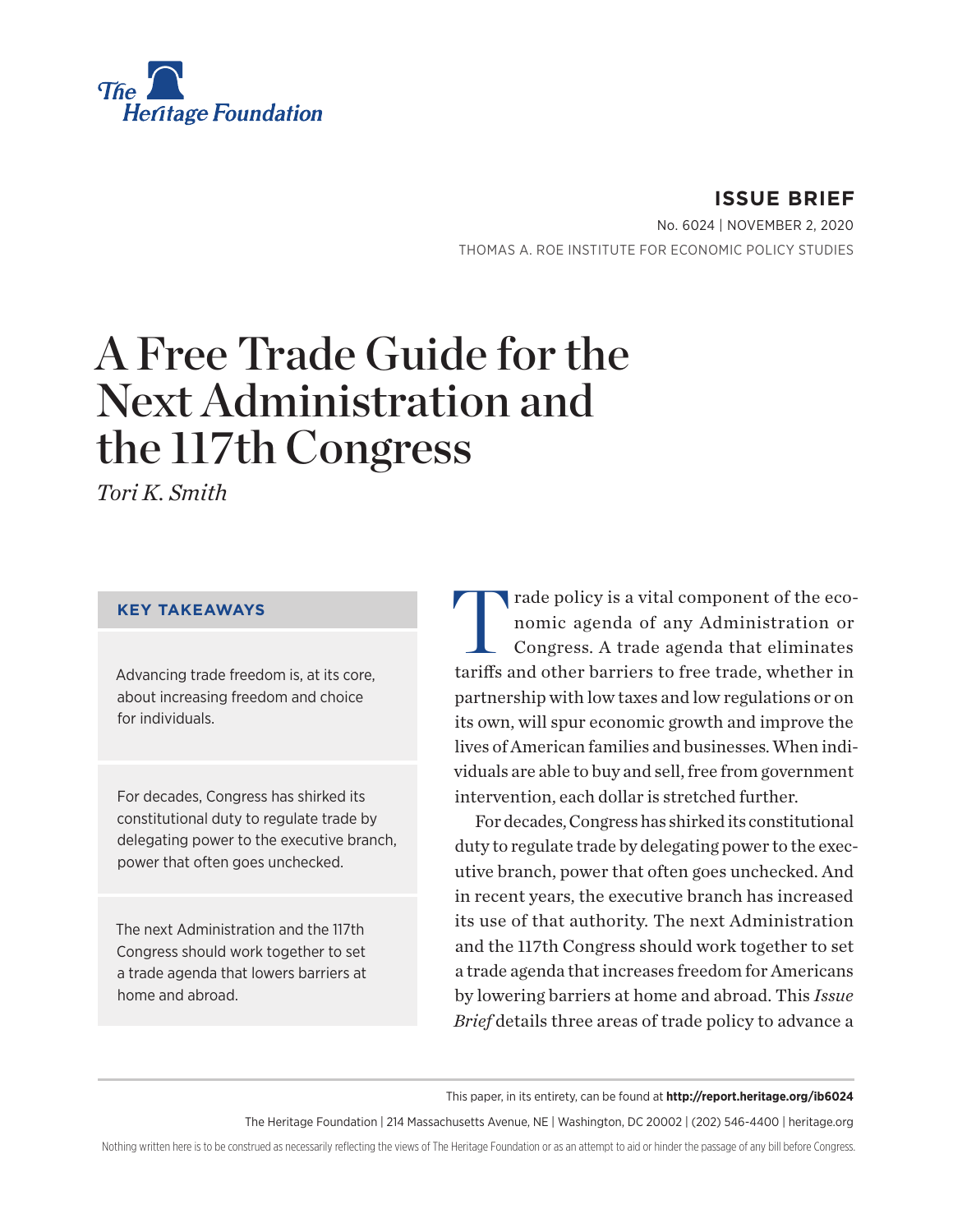free trade agenda: (1) eliminating tariffs, (2) expanding the U.S. network of free trade agreements, and (3) working with allies to address global trade challenges.

#### Principles for Developing a U.S. Trade Agenda

A recent Heritage Foundation *Backgrounder* lays out dozens of policies that would help to increase economic freedom in the U.S., allow the economy to grow, and improve the lives of Americans.<sup>1</sup> Advancing the freedom of individuals to buy from and sell to one another, without government intervention, is an essential component of advancing this pro-growth agenda. That is why The Heritage Foundation's annual *Index of Economic Freedom* measures trade freedom as one of its 12 indicators.2 Year after year, the *Index* shows that higher levels of trade freedom contribute to overall prosperity in the U.S. and around the world.

Advancing trade freedom is, at its core, about increasing freedom and choice for individuals. This freedom is not necessarily about cheap products; rather, it ensures that prices are competitive and determined by supply and demand. Access to competitively priced products from around the world encourages competition between businesses in the U.S. and those located abroad, which leads to innovation and more choices for Americans. It also means that businesses have access to affordable inputs, making the final goods they produce more competitive and easier to sell around the world. The capital that businesses save by not paying tariffs can then be reinvested in hiring additional workers, expanding production, and increasing wages and benefits for existing employees.

Free trade does not guarantee positive outcomes for everyone, but it is a vital component of a capitalist system. Similar to the effects of automation and technological advancement, trade results in "creative destruction," or churn, in the economy. This means that as innovation and competition increase, some jobs or industries may become obsolete or are no longer the most efficient way to produce a particular good or service. Free trade does not, however, result in an overall decrease of jobs. The net gains of free trade for consumers, job creation, and the overall economy far outweigh the losses.

The question for policymakers is how to help individuals who feel like they have been left behind or whose jobs were eliminated due to increased competition. As they lower barriers to trade at home and abroad, policymakers must also eliminate government-imposed barriers that restrict people from finding new jobs.3 The effects of competition can also be countered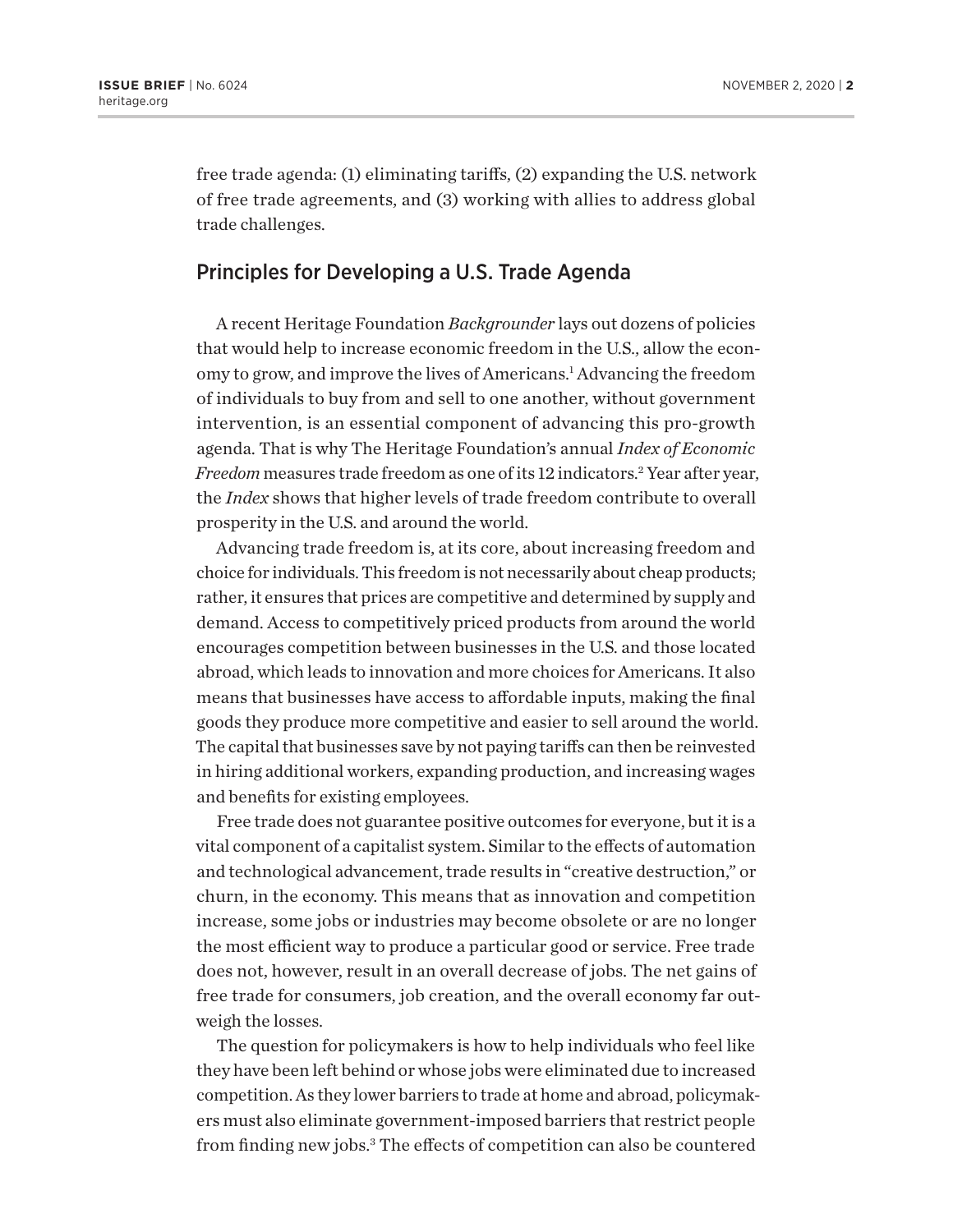by eliminating other barriers in law that make it difficult to do business in America. This can be done by eliminating burdensome and costly regulations and reducing and eliminating unnecessary taxes. Heritage analysts detail policies that can aid in this effort.<sup>4</sup>

#### Key Objectives for the Next Administration and Congress

The Constitution tasks Congress with regulating trade, but over the past several decades, Congress has delegated much of its power to the executive branch, power that goes unchecked. For example, Section 232 of the Trade Expansion Act of 1962 allows the President to impose tariffs on imports that threaten U.S. national security, and Congress only has oversight for situations involving petroleum products.5 Section 201 of the Trade Act of 1974 gives the President the ability to impose tariffs to "safeguard" domestic industries, and Congress does not have a role in the process.<sup>6</sup> Congress is also unable to intervene in investigations under Section 301 of the Trade Act of 1974, which allows the President to investigate foreign trade practices and enforce trade agreements.7

As a result of this delegation of power, the executive has used U.S. trade law to impose protectionist tariffs in several cases. For example, President Jimmy Carter used Section 232 in 1980 to impose license fees on petroleum products.8 In 2001, President George W. Bush conducted investigations into steel imports using Section 232<sup>9</sup> and Section 201, and imposed tariffs using Section 201.<sup>10</sup> President Donald Trump imposed tariffs in 2018 on solar products and washing machines using Section  $201$ ,<sup>11</sup> steel and aluminum imports using Section  $232<sup>12</sup>$  and billions of dollars' worth of imports from China using Section  $301$ ,<sup>13</sup> among several other actions.

Americans now pay significantly more on average to import goods than in 2017. In 2018, the average applied tariff rate in the U.S. increased from 1.5 percent to 2.6 percent. By the end of 2019, the U.S. government had increased tariffs on roughly 15 percent of total imports and nearly all imports from China.14 Just like sales taxes, tariffs increase the price of goods. The extra tariffs on imports from China have cost Americans \$64.8 billion since 2018.15 Higher costs mean economic consequences for American businesses and families. For businesses, spending more on tariffs could put a strain on their capital costs, making it difficult to choose between limited business decisions. Businesses may have to delay plans to expand production, hold off on hiring new workers, cancel plans to increase employee salaries and benefits, or simply raise prices. Americans face these challenges in the form of lower wages, fewer job opportunities, and higher prices.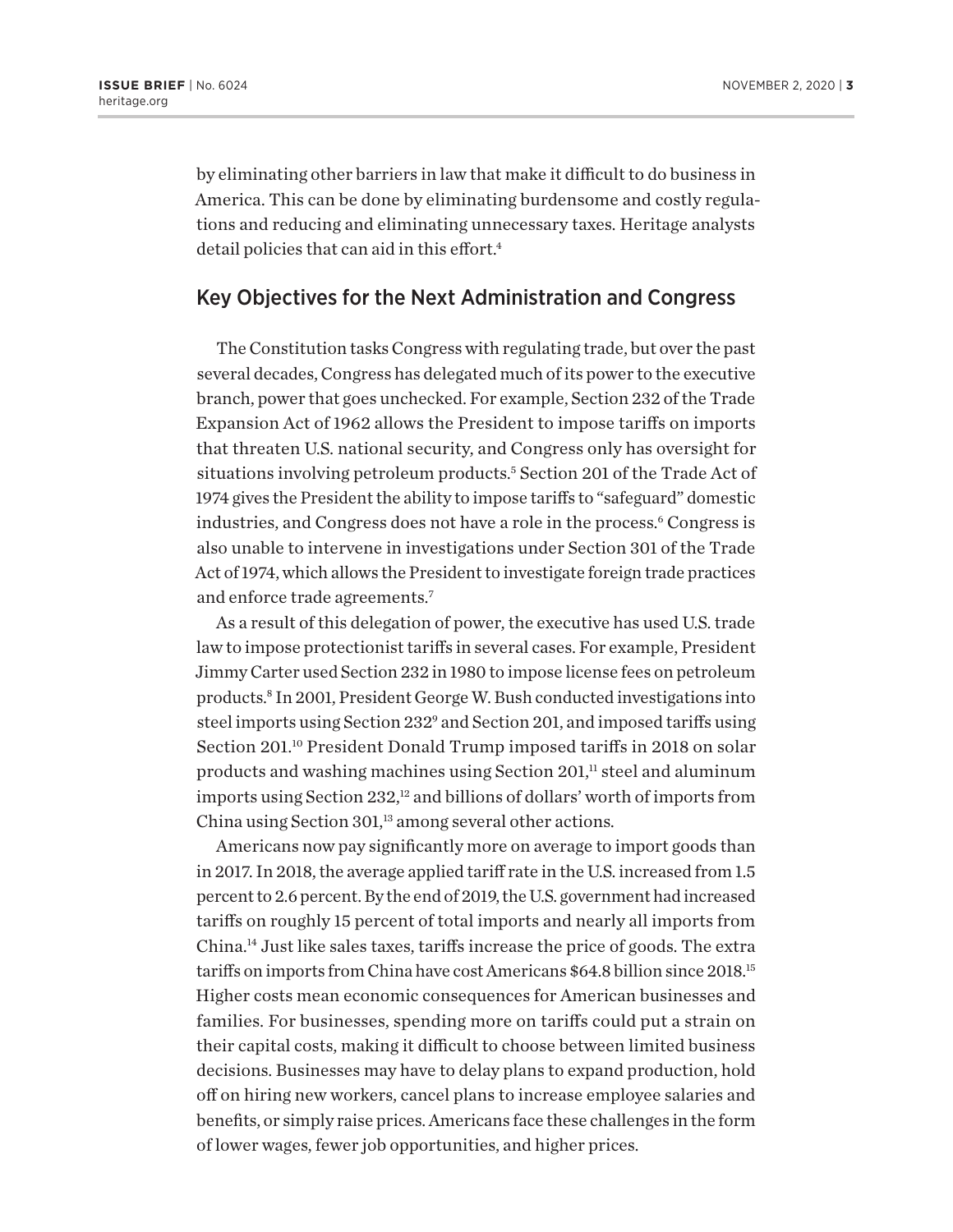The next Administration and the next Congress should advance three key objectives: (1) eliminating tariffs, (2) expanding the U.S. network of free trade agreements, and (3) address trade challenges through the World Trade Organization (WTO) and with allies.

**Eliminating Tariffs.** One of the simplest ways to advance Americans' freedom to trade is for Congress and the Administration to eliminate tariffs on imports. Congress does this regularly through a series of trade preference programs. Two of those programs are the Generalized System of Preferences (GSP), which eliminates tariffs on goods from developing countries, and the Miscellaneous Tariff Bill (MTB), which eliminates tariffs on products not available in the U.S. These programs save Americans roughly \$1.4 billion in taxes annually and contribute to the competitiveness of goods produced by U.S. manufacturers.16 The GSP and MTB are set to expire in December 2020, and if Congress fails to approve them this year, renewal for the long term should be a top priority for Congress and the Administration in 2021.17

Outside these programs, Congress can modify any tariff line through legislation and could therefore eliminate some of the most burdensome and costly tariffs on the books. Even removing relatively small tariffs can have a significant economic impact. For example, the average tariff rate on imports of manufactured goods is 1.1 percent. According to the results of a new Heritage Foundation trade model, removing these tariffs would increase manufactured goods exports by nearly 3 percent, reduce consumer prices, increase jobs, and result in higher paying jobs.18 The President can also lower or eliminate some tariffs through Section 103 of the Bipartisan Congressional Trade Priorities and Accountability Act of 2015.19

**Expanding the U.S. Network of Free Trade Agreements.** The United States currently has 14 trade agreements with 20 countries, and is in various stages of negotiations with Japan, Kenya, the European Union, and the United Kingdom.20 Free trade agreements help to lower tariff barriers for Americans, and also to eliminate burdensome non-tariff barriers, such as trade-distorting regulations and subsidies. For example, the United States– Mexico–Canada Agreement banned data localization—a regulation that required companies to store collected data in the same country where it is collected. Such a regulation would have been costly for businesses for no meaningful benefit, as data localization is not proven to lead to more secure data storage.<sup>21</sup> Eliminating costly, ineffective regulations and subsidies across many sectors is a key component of trade agreement expansion.

The U.S. has been slow in recent years to sign new free trade agreements, meanwhile the European Union, Japan, and other major countries have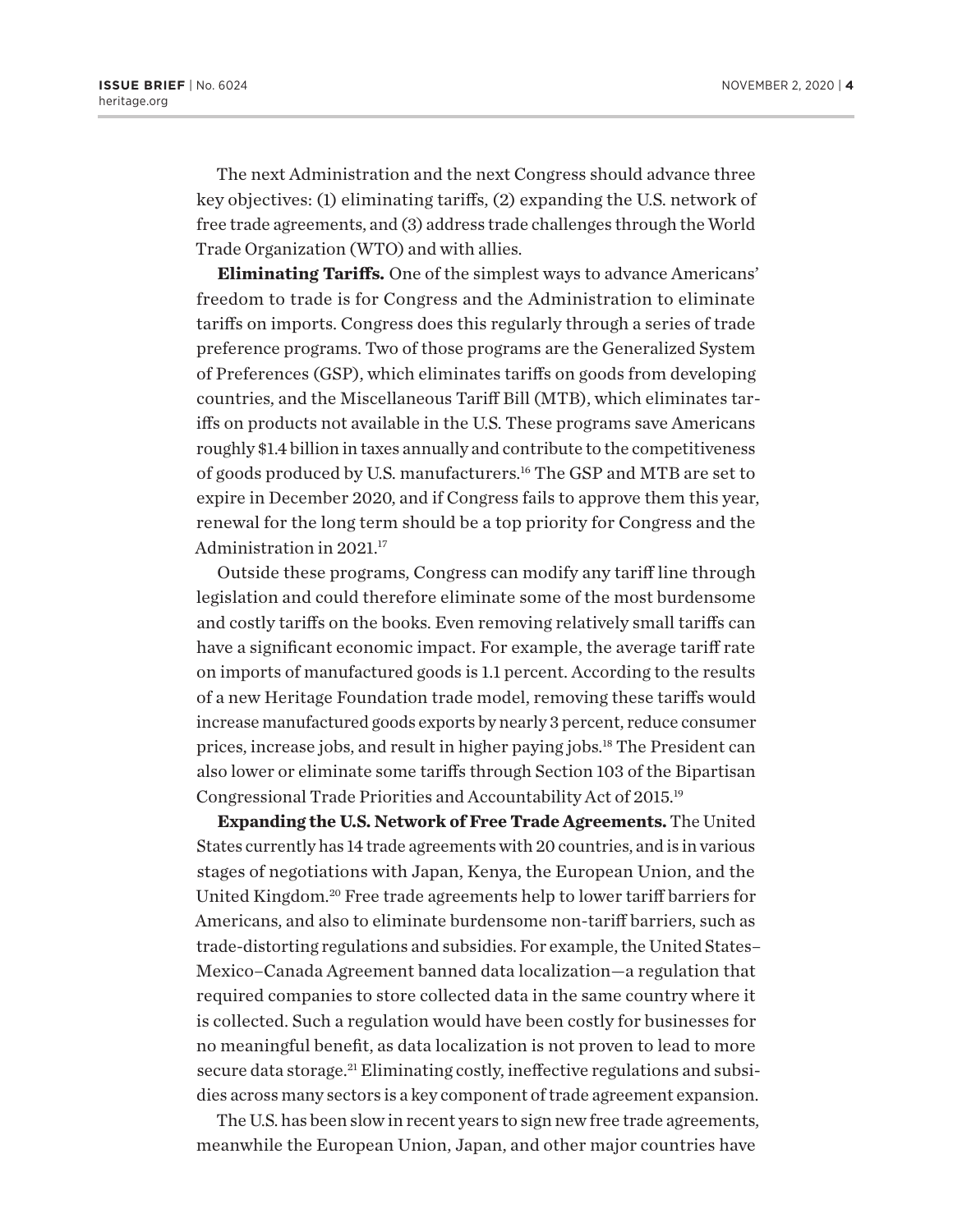been rapidly implementing new agreements. For example, since 2017, Japan has entered into two major trade agreements: the Comprehensive and Progressive Trans-Pacific Partnership (CPTPP) and the Japan–EU Economic Partnership Agreement.<sup>22</sup> This means that Americans have more restricted trade with Japan than do the EU and countries in the CPTPP. The U.S. did sign a small agreement with Japan in 2019, but the benefits of that agreement for the country are limited.<sup>23</sup> A comprehensive trade agreement would result in even freer trade between the American and Japanese people. Mexico has broader trade relations than the U.S. through 13 trade agreements with 50 countries.<sup>24</sup> The U.S. should be aggressively seeking out new trade agreement partners, especially countries that share the values of rule of law and free markets. The U.S. should pursue full-scale trade agreements with Switzerland,<sup>25</sup> Georgia,<sup>26</sup> Taiwan,<sup>27</sup> and India.

**Working with Allies to Address Global Trade Challenges.** One of the core trade problems facing the U.S. today is how to deal with countries that do not share the core values of rule of law and free markets—most especially China. It is no secret that the system of governance in China is fundamentally different from that in the U.S., EU, and most of the developed world. At the same time, China is a member of the WTO and benefits from the commitments made by all member countries. China does not always follow the rules, but has been held accountable in countless cases when violations occur. Many argue that the WTO is not enough to handle China, and even that China should not be a member the organization at all.<sup>28</sup> However, according to a report by the Cato Institute, "if the Trump administration really does want the Chinese economy to be more market-oriented, it should make better use of WTO rules by filing more complaints against China. While it is often accused of flouting the rules, China does a reasonably good job of complying with WTO complaints brought against it."29

James Bacchus, former chairman of the WTO Appellate Body, detailed several ways the U.S. could file cases against China, including "a systemic case in the WTO against China relating to the continuing failure of the Chinese government to protect intellectual property rights throughout China."30 Outside the WTO, the U.S. should work more closely with its allies to address China's alleged violations of trade rules and norms. That has not been the strategy over the past several years. Rather than working with its allies, the U.S. has counterproductively imposed tariffs on them, oftentimes with the unjust determination that these imports are a threat to U.S. national security. The U.S. should eliminate these tariffs on its allies and work to address real challenges, namely China.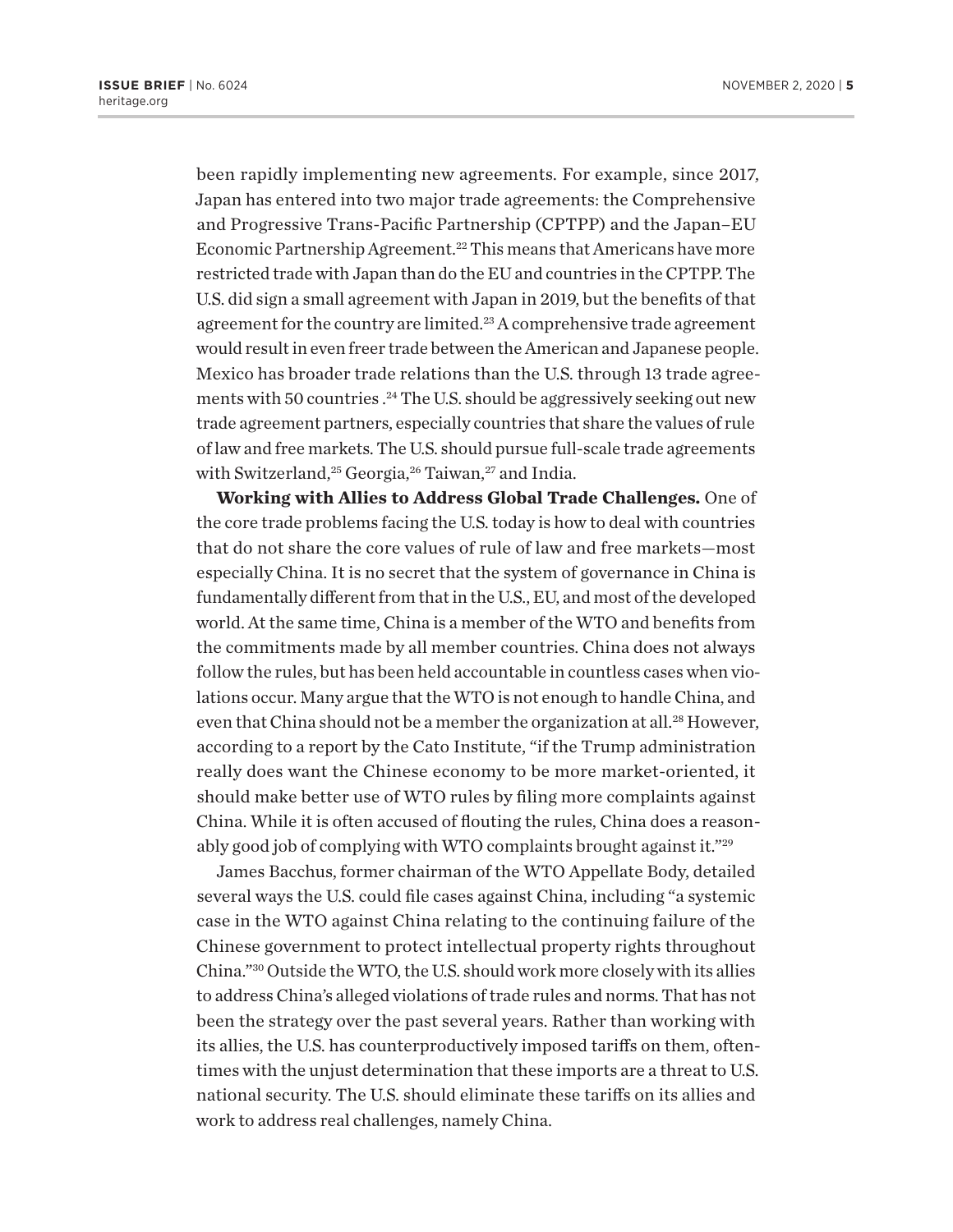## Recommendations for the Next Administration and the 117th Congress

The next Administration and Congress should advance an economic agenda that will increase the freedom of Americans. This should be the goal of policies ranging from taxes to health care. Specifically, in formulating a trade agenda, they should:

- **Develop a strategy for trade that increases freedom and opportunity for Americans.** Tariffs act like a tax on imports, negatively affecting American families and businesses. Free trade is essential for promoting economic growth and improving the lives of Americans.
- <sup>l</sup> **Eliminate tariffs on all intermediate goods.** Tariffs on intermediate goods (inputs used by American businesses) increase the price of manufacturing. Eliminating these barriers is the simplest way to keep American manufacturers competitive.
- <sup>l</sup> **Pursue trade agreements with like-minded countries.** The U.S. has fewer trade agreements than many other countries, which puts Americans at a disadvantage. The U.S. should be pursuing trade agreements with countries that share its values and economic system.
- <sup>l</sup> **Eliminate Section 232 tariffs on U.S. allies and partners.** Imports of steel and aluminum from U.S. allies like South Korea or the European Union do not threaten U.S. national security. These tariffs are costly for Americans and damage America's relationships with allies.
- <sup>l</sup> **Work with U.S. allies and the WTO to address trade challenges.**  The U.S. benefits more from being in the WTO than out of the WTO. The U.S. also benefits more from China being in the WTO than out of it. The WTO is not a silver bullet to fix all of China's illiberal economic practices, but it is an essential tool that the U.S. should use to make trade and investment freer.

### **Conclusion**

Advancing the freedom of individuals to trade with one another, without government intervention, is an essential component of advancing a pro-growth agenda. Congress has spent decades shirking its trade policy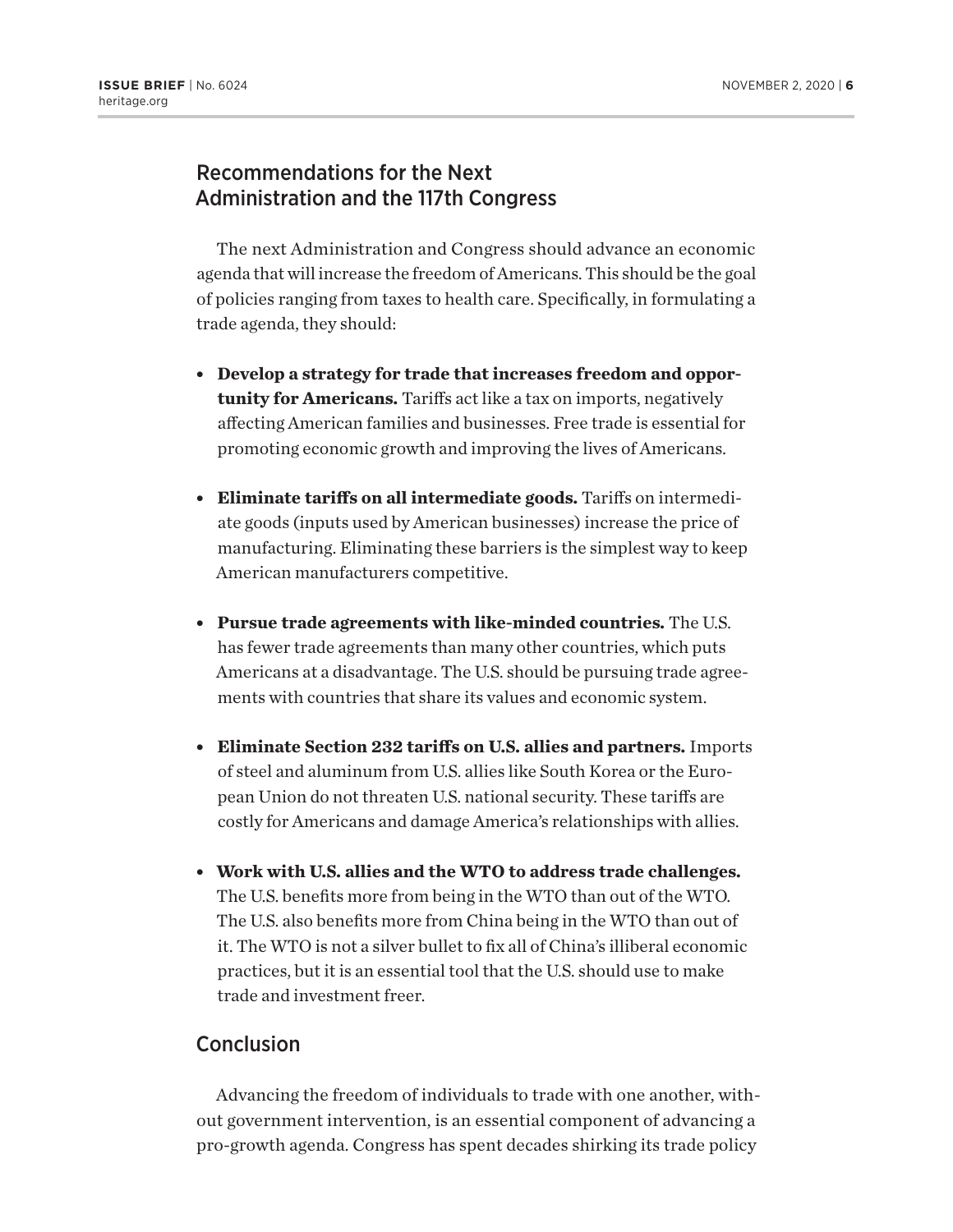responsibilities, and in recent years the executive branch has imposed trade restrictions that harm Americans. The next Administration and the 117th Congress should work together to develop a trade agenda that prioritizes eliminating tariffs, negotiating new free trade agreements, and working with allies to address trade challenges. In doing so, they will not only help the U.S. economy, but also improve the lives of Americans.

Tori K. Smith is Jay Van Andel Trade Economist in the Thomas A. Roe Institute for Economic Policy Studies, of the Institute for Economic Freedom, at The Heritage Foundation.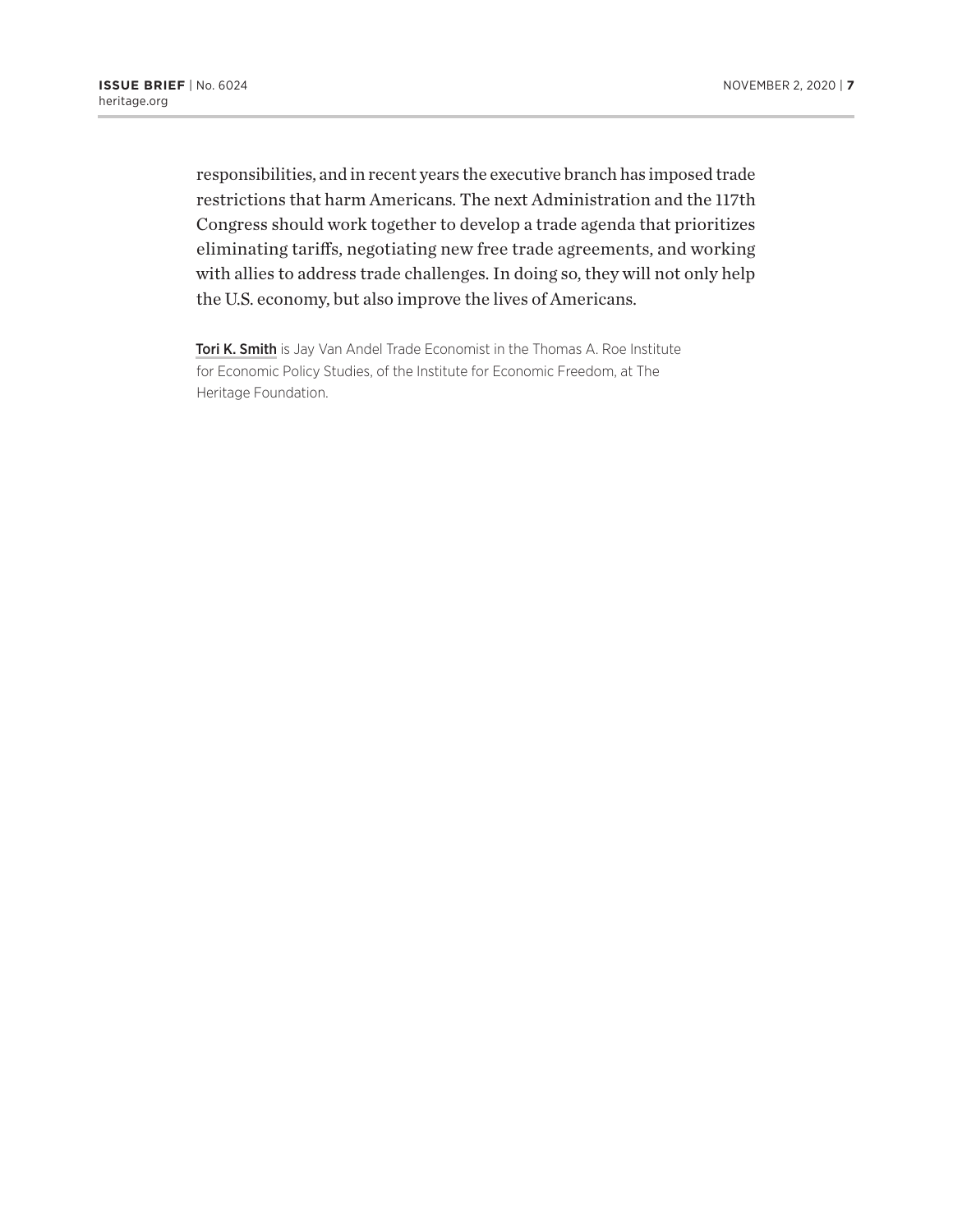## **Endnotes**

- 1. Adam Michel et al., "A Pro-Growth Agenda to Strengthen the American Economy," Heritage Foundation *Backgrounder* No. 3463, January 15, 2020, https://www.heritage.org/budget-and-spending/report/pro-growth-agenda-strengthen-the-american-economy.
- 2. Terry Miller, Anthony B. Kim, and James M. Roberts, *2020 Index of Economic Freedom* (Washington, DC: The Heritage Foundation, 2020), https://www. heritage.org/index/.
- 3. Rachel Greszler, "Labor Policy for COVID-19 and Beyond: Recommendations to Get Americans Back to Work," Heritage Foundation *Backgrounder* No. 3506, June 30, 2020, https://www.heritage.org/jobs-and-labor/report/labor-policy-covid-19-and-beyond-recommendations-get-americans-back-work.
- 4. Michel et al., "A Pro-Growth Agenda to Strengthen the American Economy."
- 5. Rachel F. Fefer et al., "Section 232 Investigations: Overview and Issues for Congress," Congressional Research Service *Report for Congress*, August 24, 2020, https://fas.org/sgp/crs/misc/R45249.pdf (accessed October 9, 2020).
- 6. Vivian C. Jones, "Safeguards: Section 201 of the Trade Act of 1974," Congressional Research Service *Report for Congress*, December 31, 2018, https://fas. org/sgp/crs/misc/IF10786.pdf (accessed October 9, 2020).
- 7. Andres B. Schwarzenberg, "Section 301 of the Trade Act of 1974," Congressional Research Service *Report for Congress*, August 31, 2020, https:// crsreports.congress.gov/product/pdf/IF/IF11346 (accessed October 9, 2020).
- 8. Fefer et al., "Section 232 Investigations: Overview and Issues for Congress."

9. Ibid.

10. U.S. International Trade Commission, "Import Injury Publications—Global and Special Safeguards Publications," https://www.usitc.gov/trade\_remedy/ publications/safeguard\_pubs.htm#201 (accessed October 9, 2020).

11. Ibid.

- 12. U.S. Bureau of Industry and Security, "Section 232 Investigations: The Effect of Imports on the National Security," https://www.bis.doc.gov/index.php/ other-areas/office-of-technology-evaluation-ote/section-232-investigations (accessed October 9, 2020).
- 13. U.S. Trade Representative, "Section 301 Investigation Fact Sheet," June 2018, https://ustr.gov/about-us/policy-offices/press-office/fact-sheets/2018/ june/section-301-investigation-fact-sheet (accessed October 9, 2020).
- 14. White House Council of Economic Advisers, *Economic Report of the President*, March 2019, p. 496, https://www.whitehouse.gov/wp-content/ uploads/2019/03/ERP-2019.pdf (accessed October 9, 2020).
- 15. U.S. Customs and Border Protection, "Trade Statistics," October 7, 2020, https://www.cbp.gov/newsroom/stats/trade (accessed October 15, 2020).
- 16. Author calculations based on data from Tori K. Smith, "Legislative Trade Agenda for 2020," Heritage Foundation *Backgrounder* No. 3482, May 18, 2020, https://www.heritage.org/trade/report/legislative-trade-agenda-2020.
- 17. Tori K. Smith and Rachael Wolpert, "Congress Should Commit to Long-Term Renewal of the Generalized System of Preferences," Heritage Foundation *Backgrounder* No. 3534, September 17, 2020, https://www.heritage.org/trade/report/congress-should-commit-long-term-renewal-the-generalizedsystem-preferences.
- 18. Heritage Foundation trade model, forthcoming.
- 19. 19 U.S. Code § 4202.
- 20. News release, "Trump Administration Announces Intent to Negotiate Trade Agreements with Japan, the European Union and the United Kingdom," U.S. Trade Representative, October 16, 2018, https://ustr.gov/about-us/policy-offices/press-office/press-releases/2018/october/trump-administrationannounces (accessed October 9, 2020), and news release, "Trump Administration Notifies Congress of Intent to Negotiate Trade Agreement with Kenya," U.S. Trade Representative, March 17, 2020, https://ustr.gov/about-us/policy-offices/press-office/press-releases/2020/march/trumpadministration-notifies-congress-intent-negotiate-trade-agreement-kenya (accessed October 9, 2020).
- 21. Tori K. Smith and Gabriella Beaumont-Smith, "An Analysis of the United States–Mexico–Canada Agreement," Heritage Foundation *Backgrounder* No. 3379, January 28, 2019, https://www.heritage.org/trade/report/analysis-the-united-states-mexico-canada-agreement.
- 22. Ministry of Foreign Affairs of Japan, "Trans-Pacific Partnership (TPP) Agreement Negotiations," December 27, 2019, https://www.mofa.go.jp/ecm/ep/ page25e 000266.html (accessed October 9, 2020), and Ministry of Foreign Affairs of Japan, "Japan-EU Economic Partnership Agreement (EPA)," June 15, 2020, https://www.mofa.go.jp/policy/economy/page6e\_000013.html (accessed October 9, 2020).
- 23. Riley Walters, "Congress Should Support a Limited Trade Deal with Japan—But Push for a Comprehensive One," Heritage Foundation *Issue Brief* No. 5010, October 28, 2019, https://www.heritage.org/asia/report/congress-should-support-limited-trade-deal-japan-push-comprehensive-one.
- 24. U.S. International Trade Administration, "Mexico—Commercial Guide," August 17, 2020, https://www.trade.gov/knowledge-product/exporting-mexicomarket-overview (accessed October 9, 2020).